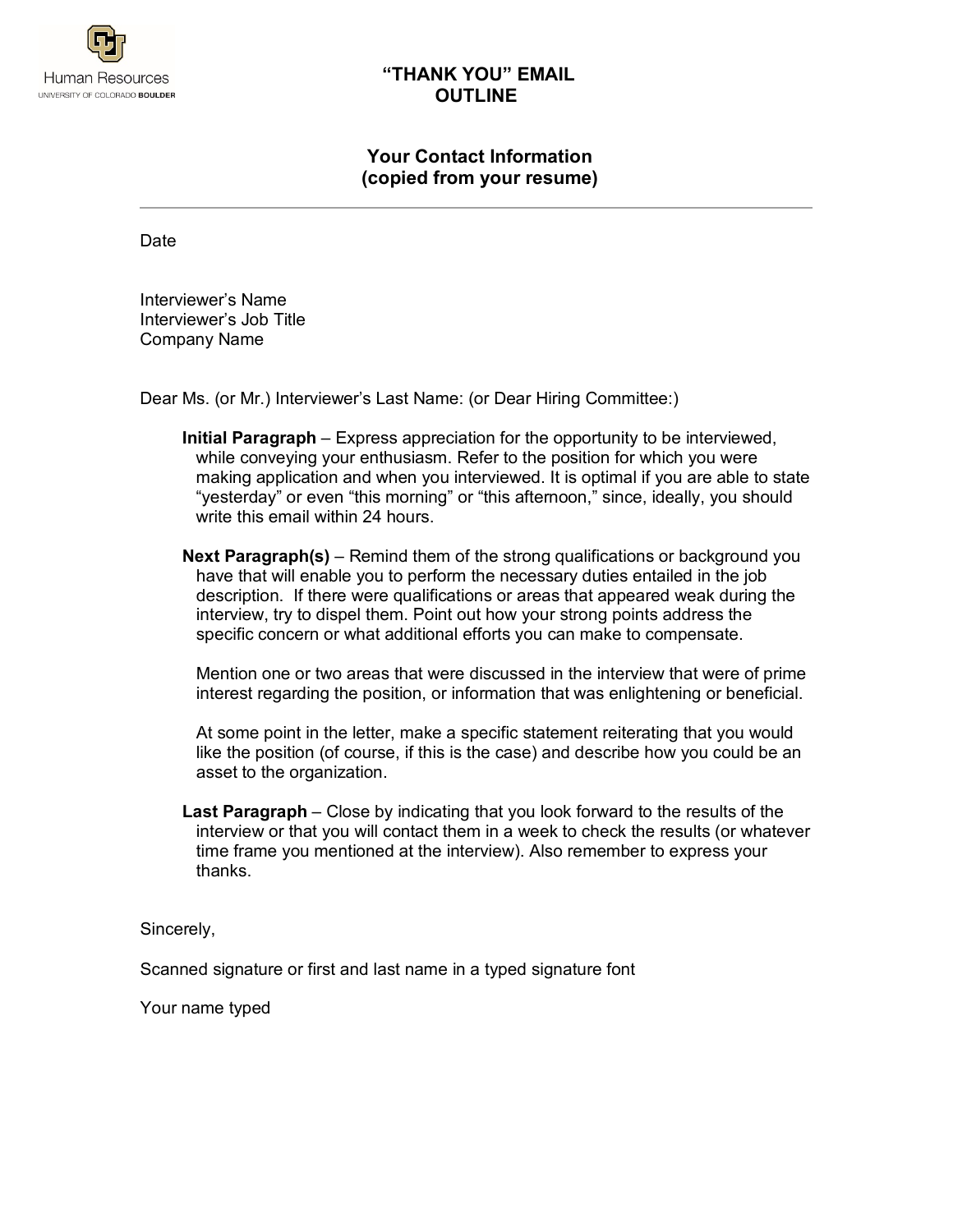#### **SAMPLE "THANK YOU" EMAIL**

### **SAM SMITH Boulder, CO 80304 Sam.Smith@email.com 303-xxx-xxxx**

March 12, 20xx

Ms. Joan Johnson, JD, SPHR Director of Human Resources Boulder Computers, Inc.

Dear Ms. Johnson:

I appreciated the opportunity yesterday to interview for the Personnel Counselor position. After our meeting, I am more convinced than ever that I could contribute to the success of your accounting staff by meeting their HR needs.

As we discussed in the interview, my skills match the job requirements. My degree and multiple internships in human resources provide me the knowledge and experience of working with a diverse group of employees. I have educated employees on benefits packages, assisted with the administration of human resource-related documents, and maintained excellent organization of employee files. As a result, I could immediately address the needs of your staff.

I was very interested in your comments about a retirement advisement program for your employees. As we discussed yesterday, I've had success with developing and implementing similar programs, so I'd be particularly excited by the challenge to innovate and deliver such a program.

I will contact you to follow up next week and look forward to speaking with you again. Thank you for your time and positive consideration.

Sincerely,

Sam Smith

Sam Smith